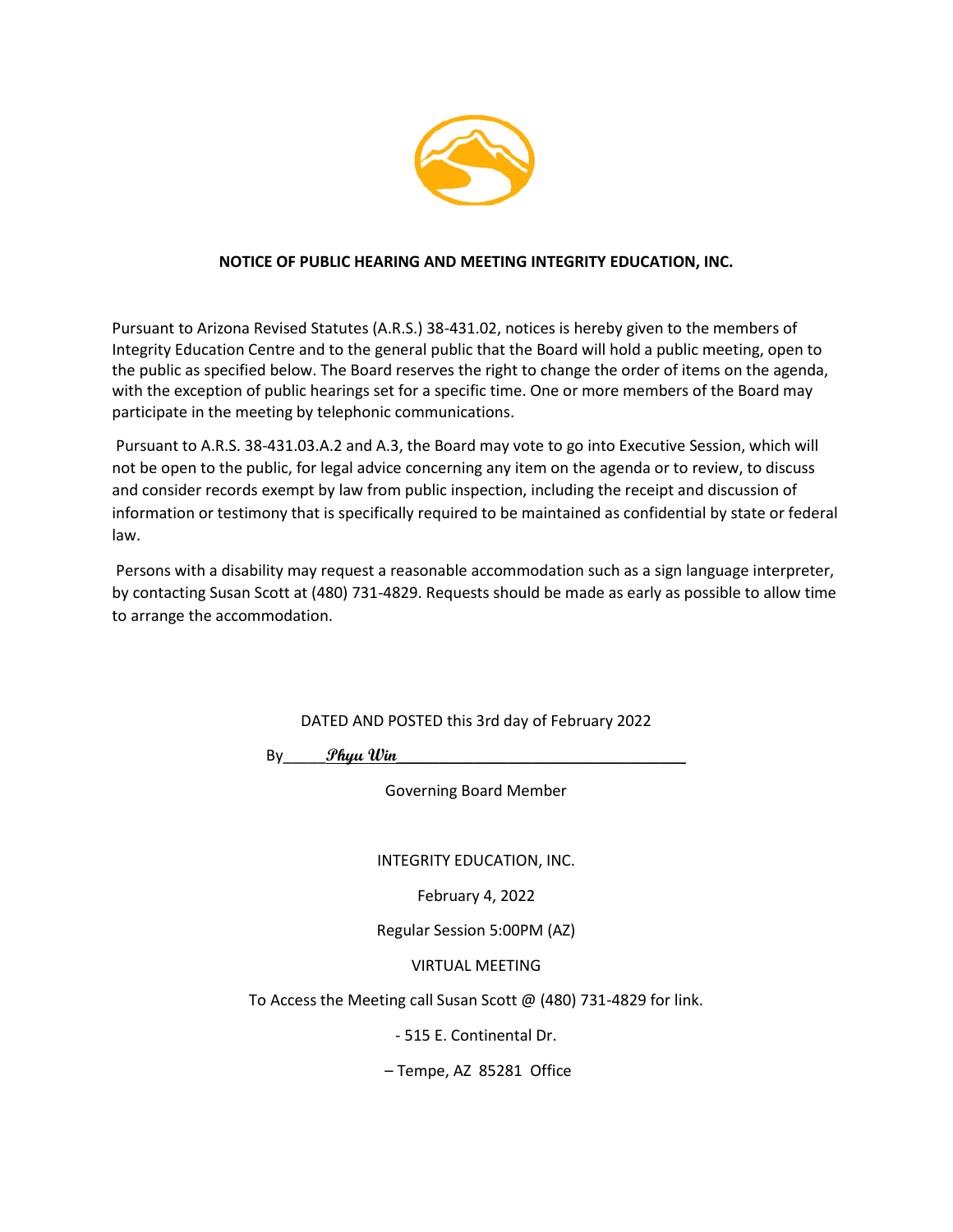

## NOTICE OF PUBLIC REGULAR SESSION

# AGENDA

### Friday, February 4, 2022

### **1. Call to Order**

The President will call the meeting to order.

### **2. Adoption of Agenda**

The Board will now approve the formal agenda.

#### **3. Audience of Citizens**

At this time, the President of the Board will ask members of the audience if they would like to speak regarding any issue before the Board. **No formal action** may be taken on any issue unless the item appears on the Agenda. Members of the public wishing to comment on an agenda item may do so at the time the item appears on the agenda. Items not on the agenda may be addressed during the "Audience of Citizens". **The Board may respond to criticism, ask that staff review a matter, or place an item on future agenda.**

Public comment is limited to three (3) minutes and may be shortened at the discretion of the Board's Director. Please state your full name, address, and organizational affiliation if applicable.

#### **4. Executive Session**

A.R.S. § 38-431.03 permits an executive session or closed meeting to be held for discussion and consideration of any of seven particular subjects. A majority of the members of the Governing Board must vote to convene an executive session during a public meeting held prior to the executive session. The general public is properly excluded from such a session. Only those individuals necessary to the conduct of such a meeting may be present. All matters discussed in an executive session must be kept confidential by those attending. No vote may be taken during an executive session. Any final action on an item discussed in an executive session must be taken during a public meeting. A.R.S. § 38-431.03.

The purposes for which an executive session discussion may be held are the following:

- A. Personnel matters involving a specific individual.
- B. Confidential records.
- C. Student discipline matters.
- D. Legal advice provided by the public body's attorney.